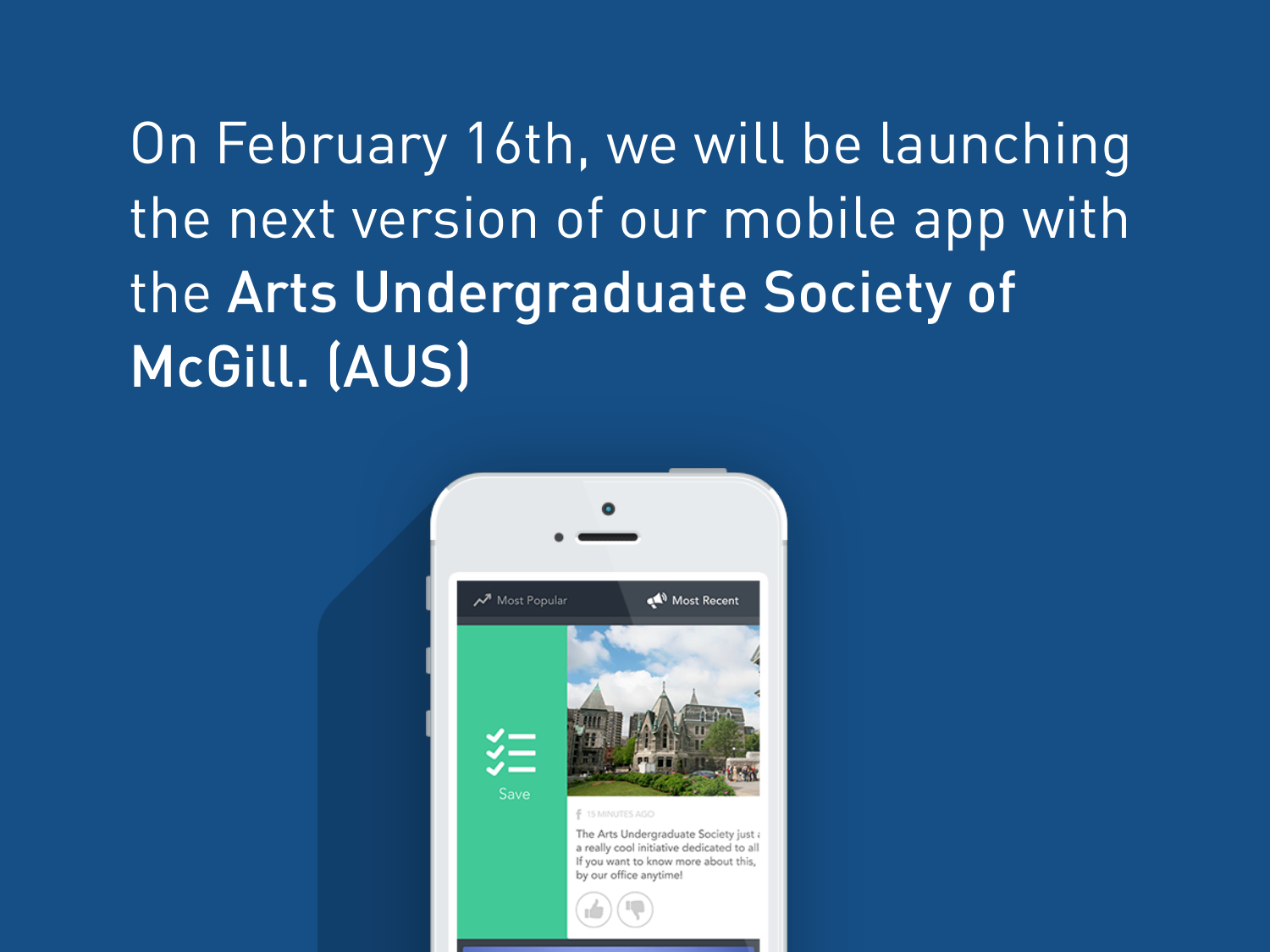## Value Proposition

- For the Association (AUS): This app helps you **simplify** and **improve** content delivery by integrating multiple sources of information streams into one app.
- For the Students: Stay informed and free yourself from information overload. With the new AUS App, you can see all of the relevant news and events from your school in one place, and **save** or **delete** the information on the app according to what matters to you.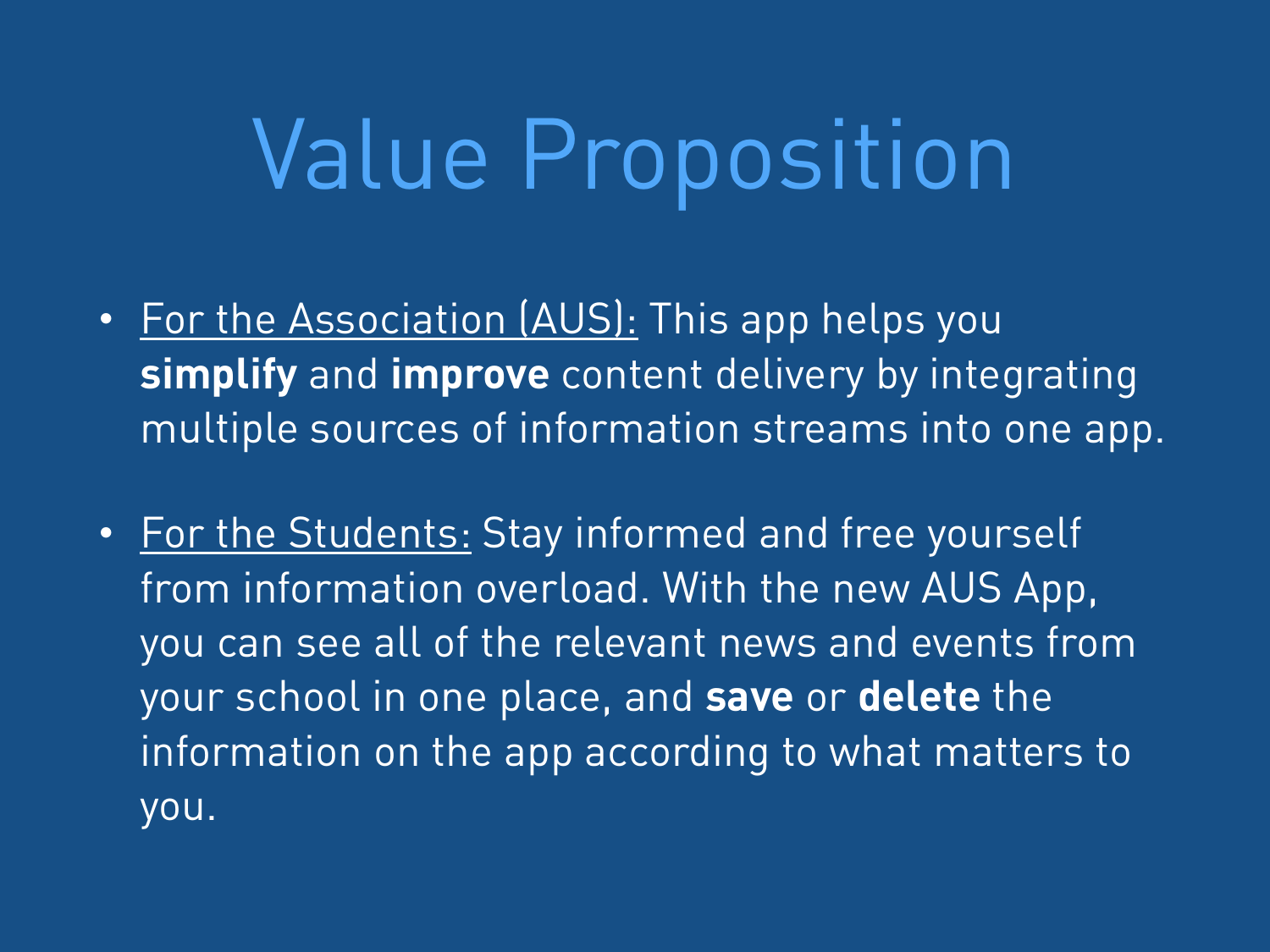## How It Works - Pt.1

- Step 1: We will integrate and automatically sync content (news, announcements, events) from the social media pages of the AUS, and a couple of other relevant information feeds.
- Step 2: Students will see information from all of those channels in one continuous, and constantly updating feed.

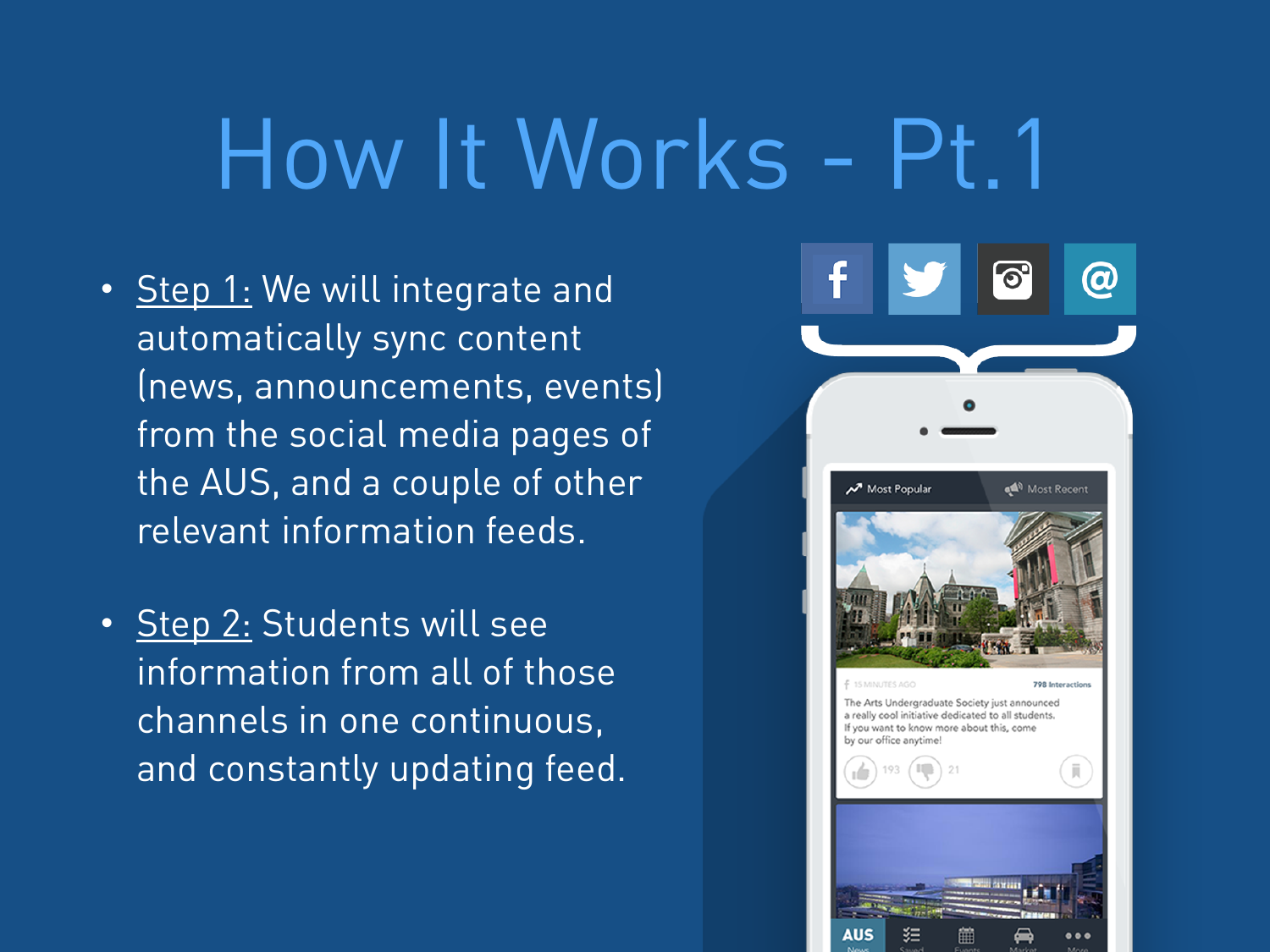## How It Works - Pt.2

- Step 3: Students can personalize the app by saving content that they find useful, and deleting content that they find irrelevant.
- Step 4: In the "Most Popular" Section of the app, content that receive the most interactions will appear at the top - thus empowering the students to feel like they are also shaping what content matters to other students by using this app.

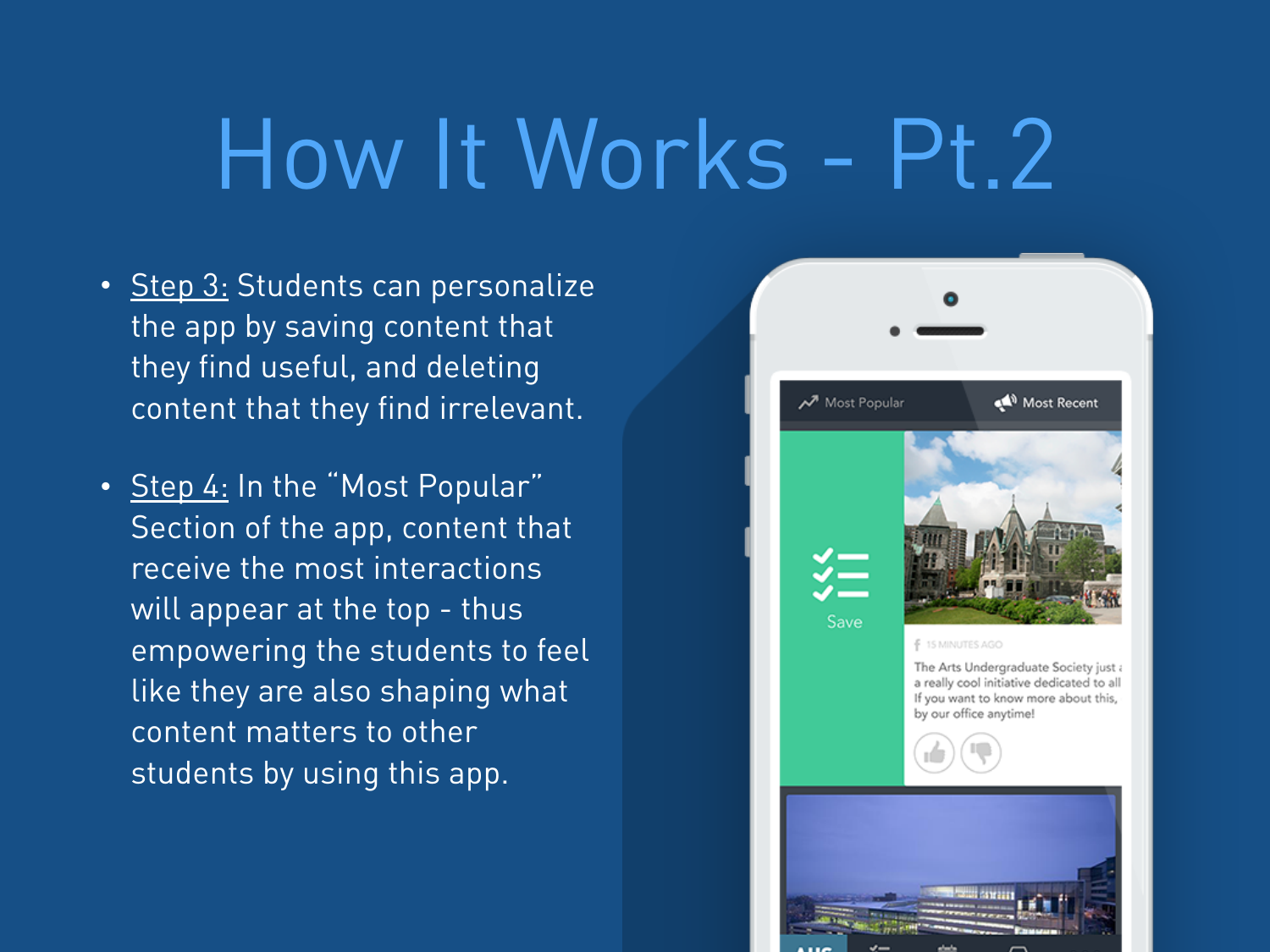# Timeline: AUS App V3.0

| Event                                                             | Date          |
|-------------------------------------------------------------------|---------------|
| <b>Promotion Begins</b>                                           | Feb-01        |
| Have 90% of Total Market Know About the App<br>(6750 Individuals) | Feb-15        |
| <b>Launch Date</b>                                                | Feb-16        |
| <b>500 Downloads Total</b>                                        | <b>Feb-22</b> |
| <b>1000 Downloads Total</b>                                       | <b>Feb-28</b> |
| Launch of V3.1 (Feature: Marketplace & Coupons)                   | Mar-01        |
| <b>1500 Downloads Total</b>                                       | <b>Mar-31</b> |
| <b>2000 Downloads Total</b>                                       | Apr-31        |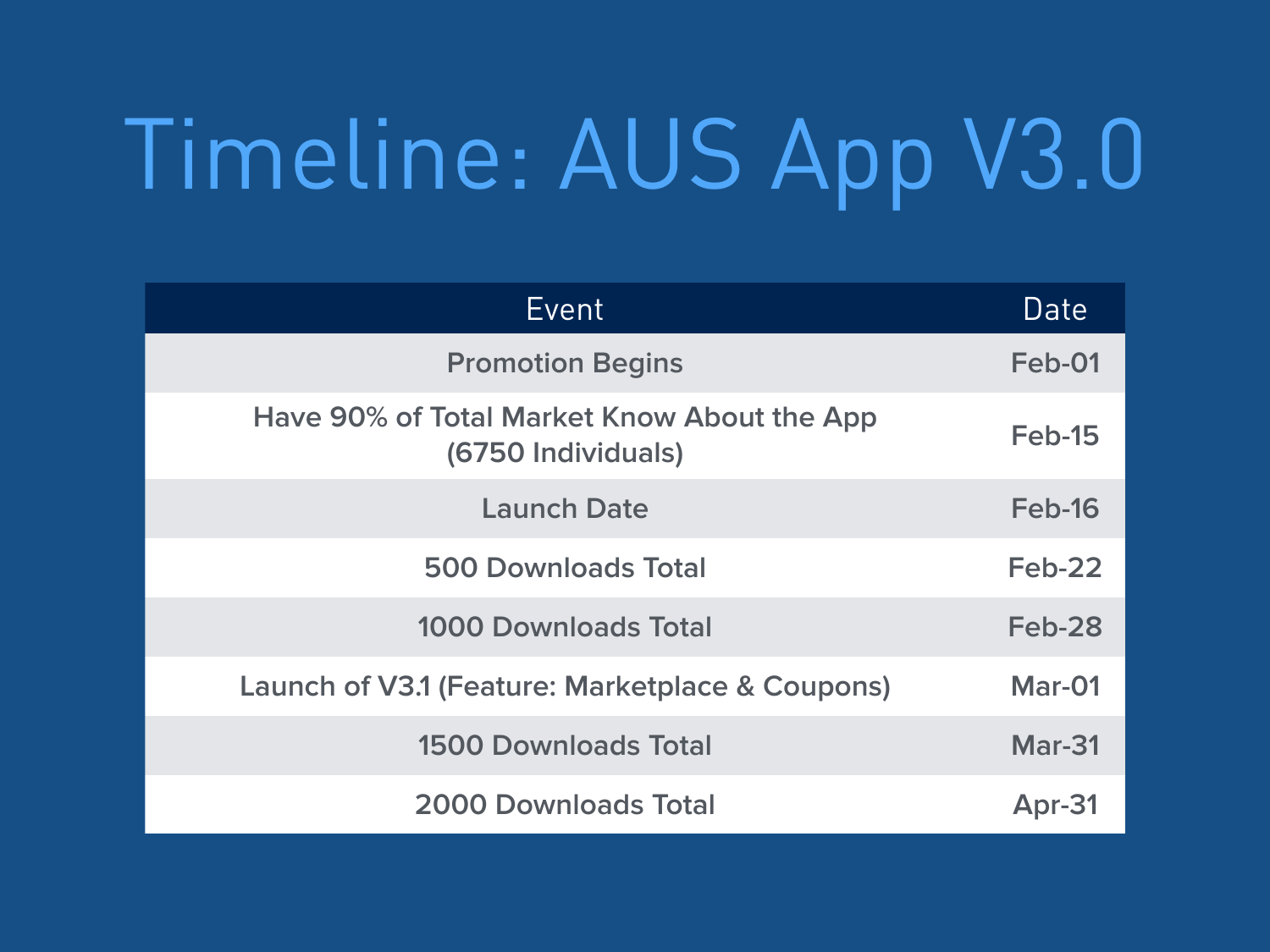#### Success Metrics

- **Number of Downloads:** Indicates the success of our promotional campaign and whether or not we are explaining the value proposition well.
- **• Level of Engagement:** By the end of April, our goal is for 75% of our users checking this app once a day.
- **• Increase in Election Turnout:** We hope that once students are more informed, they will have a higher interest in the upcoming elections.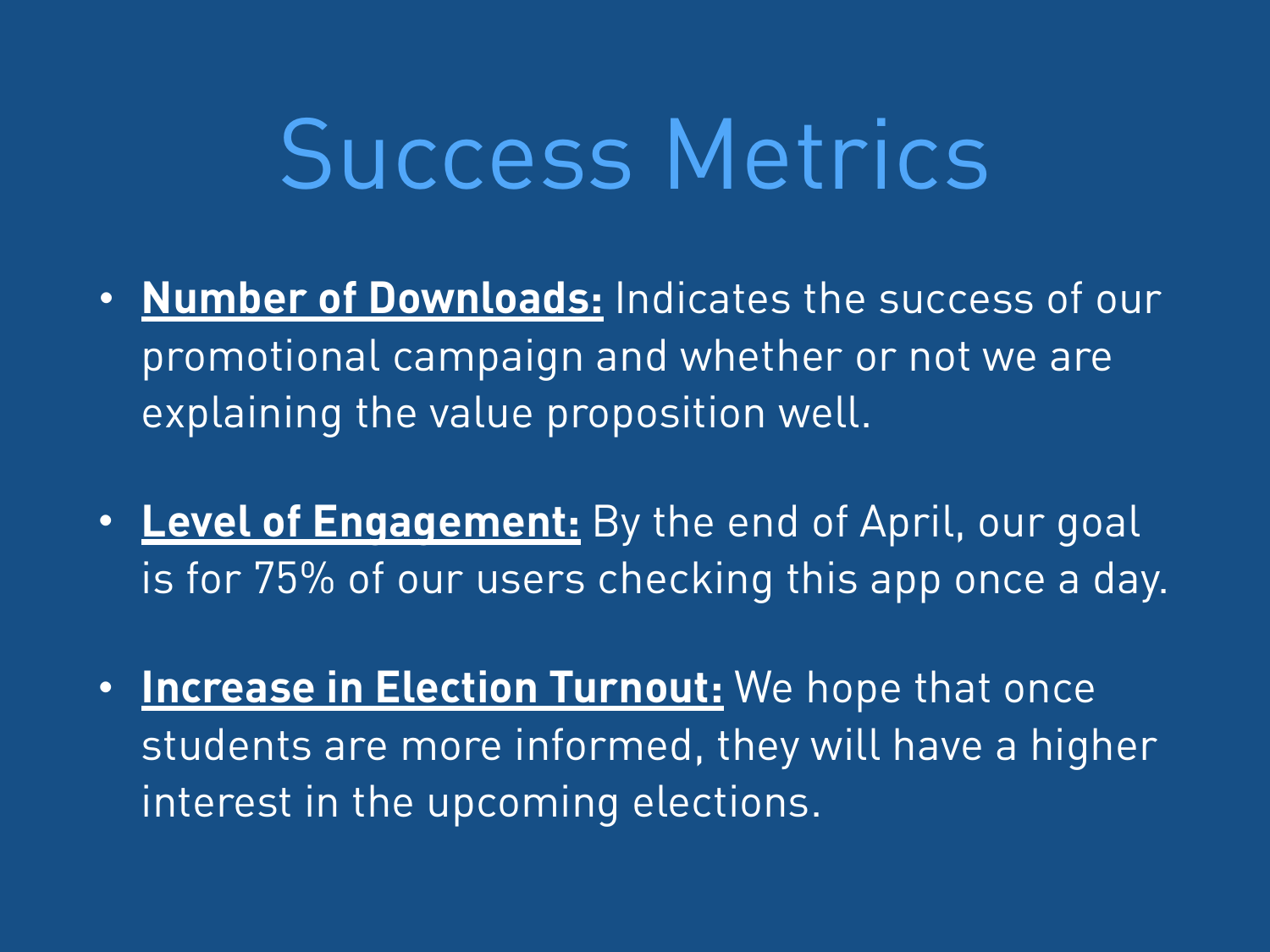## How You Can Help

**If you would like to test & promote this app to your students:** 

Go to [kreate.ca/ausapptesting](http://kreate.ca/ausapptesting)